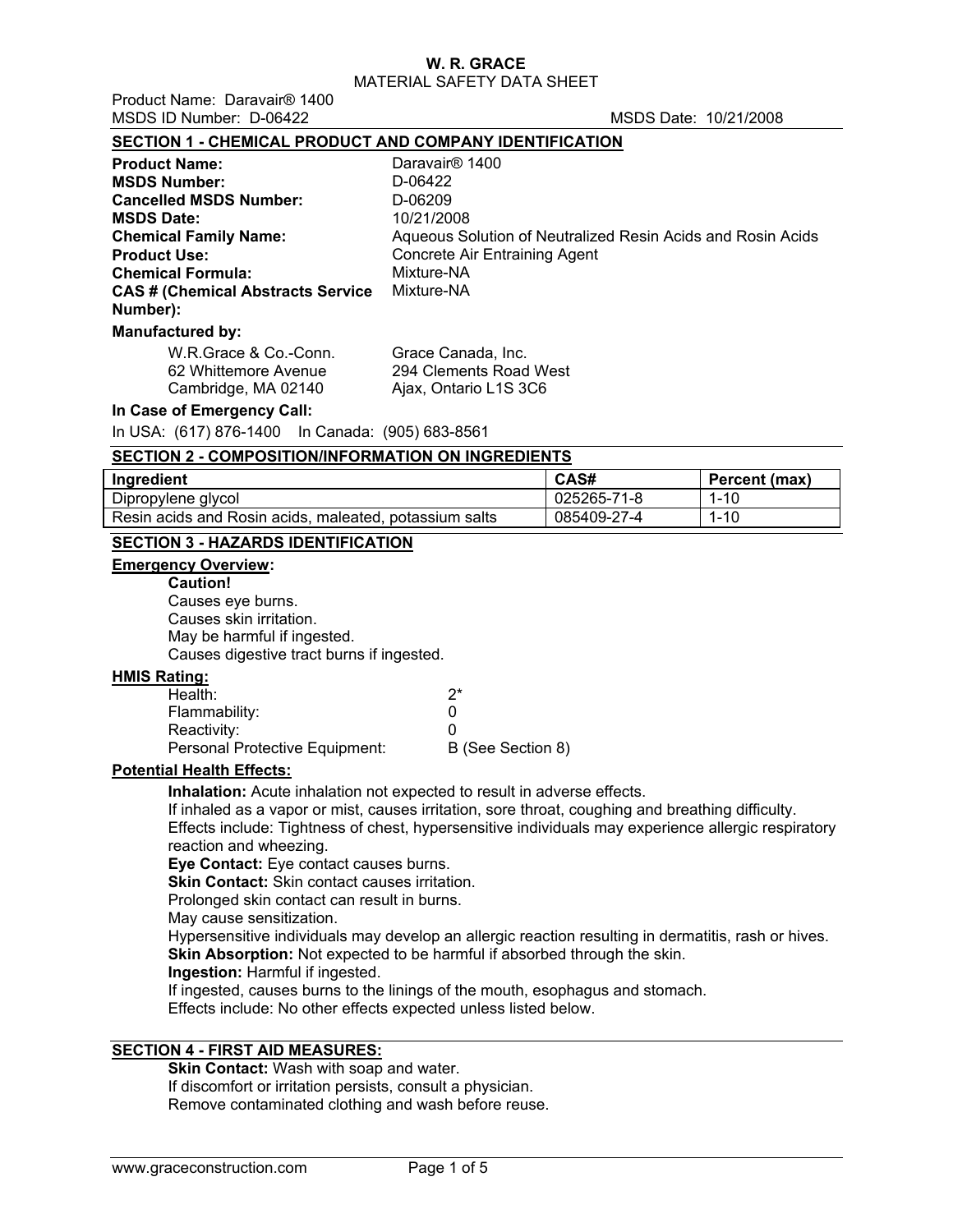Product Name: Daravair® 1400 MSDS ID Number: D-06422 MSDS Date: 10/21/2008

**Eye Contact:** Flush eyes with water for at least 15 minutes while holding eyelids open. If discomfort or irritation persists, consult a physician. **Ingestion:** Do not induce vomiting. Never give anything by mouth to an unconscious person. If discomfort or irritation persists, consult a physician. **Inhalation:** If symptoms develop, get fresh air. If symptoms persist, consult a physician. If breathing has stopped, give artificial respiration then oxygen if needed.

## **SECTION 5 - FIRE AND EXPLOSION HAZARD DATA**

| <b>Flash Point:</b>                                         |   | > 212 F       |
|-------------------------------------------------------------|---|---------------|
| <b>Flash Point Method:</b>                                  |   | Estimated     |
| <b>Lower Explosion Limit:</b>                               |   | Not Available |
| <b>Upper Explosion Limit:</b>                               |   | Not Available |
| <b>Auto-Ignition Temperature:</b>                           |   | Not Available |
| <b>NFPA Rating:</b>                                         |   |               |
| Health:                                                     | 1 |               |
| <b>Flammability:</b>                                        | 0 |               |
| <b>Reactivity:</b>                                          | 0 |               |
| $EY$ iinauiohina Modiou la coso offico uso wotor sprovi dru |   |               |

**Extinguishing Media:** In case of fire, use water spray, dry chemical, Carbon dioxide or foam. **Special Fire Fighting Procedures:** Wear self-contained breathing apparatus and complete personal protective equipment when potential for exposure to vapors or products of combustion exist. Water may be used to cool containers to prevent pressure build-up and possible autoignition or explosion. Avoid breathing hazardous vapors or products of combustion, keep upwind. Isolate area and keep unnecessary people away. Prevent run-off from fire control or dilution from entering streams or drinking water supplies.

**Unusual Fire and Explosion Hazards:** None unless noted below.

## **SECTION 6 - ACCIDENTAL RELEASE MEASURES:**

**Spills/Leaks:** Use proper personal protective equipment. Do not flush to sewer or allow to enter waterways. Keep unnecessary people away.

Contain and/or absorb spill with inert material (i.e. sand, vermiculite) then place in a suitable container. For large spills, dike area and pump waste material into closed containers for disposal or reclamation.

## **SECTION 7 - HANDLING AND STORAGE**

**Precautionary Measures: Avoid contact with eyes, skin and clothing.** 

Do not take internally.

Practice good personal hygiene to avoid ingestion.

Use only with adequate ventilation.

Wash clothing before reuse.

FOR PROFESSIONAL USE ONLY. KEEP OUT OF CHILDREN'S REACH.

# **SECTION 8 - EXPOSURE CONTROLS AND PERSONAL PROTECTIVE EQUIPMENT**

## **EXPOSURE GUIDELINES (US)**

| Ingredient                                                |     | <b>ACGIH TLV</b> |         | <b>OSHA PEL</b> |             |         |                                          |
|-----------------------------------------------------------|-----|------------------|---------|-----------------|-------------|---------|------------------------------------------|
|                                                           | TWA | <b>STEL</b>      | Ceilina | <b>TWA</b>      | <b>STEL</b> | Ceilina | Substance Specific and Mineral Dust PELs |
| Dipropylene glycol                                        |     |                  |         |                 |             |         |                                          |
| Resin acids and Rosin acids,<br>maleated, potassium salts |     |                  |         |                 |             |         |                                          |

## **EXPOSURE GUIDELINES (CANADA)**

Employers should consult local Provincial regulatory limits for exposure guidelines which may vary locally.

## **Engineering Controls:** Not generally required.

**Personal Protective Equipment:**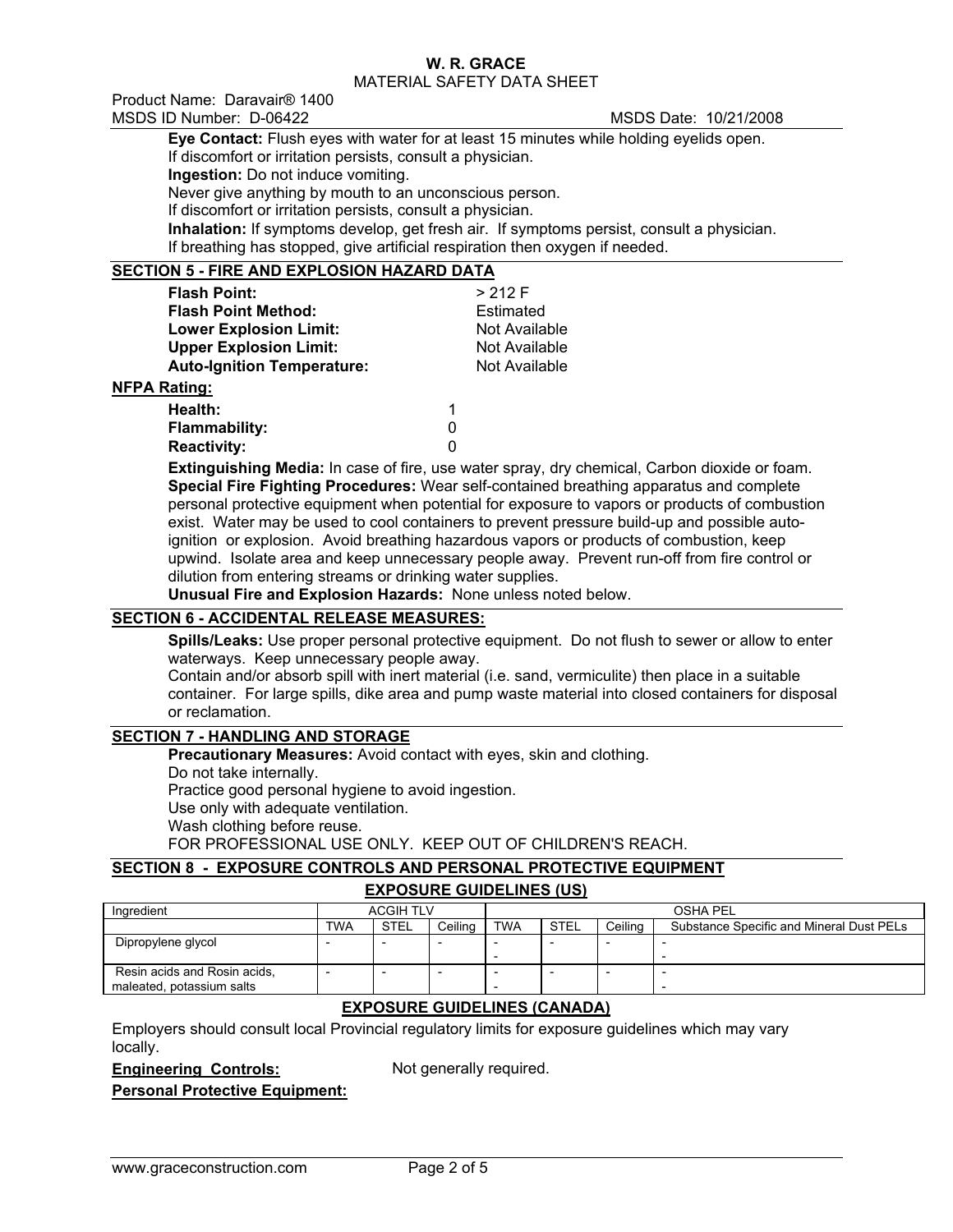Product Name: Daravair® 1400 MSDS ID Number: D-06422 MSDS Date: 10/21/2008

**Respiratory Protection:** Respiratory protection is not normally required. However, a chemical cartridge respirator with organic vapor cartridge and a prefilter for dusts/mists is required at or above the applicable exposure limits (Consult above Exposure Guidelines). If no limits exist, use an approved respirator whenever a vapor or mist is generated or if respiratory irritation occurs. Supplied air respirator (SCBA) is required at exposure levels above the capabilities of a chemical cartridge respirator.

**Skin Protection:** Rubber or other impervious gloves should be worn to prevent skin contact. **Eye Protection:** At minimum, safety glasses with side shields should be worn where exposure to excessive dust or spray is likely.

**Work/Hygienic Practices:** Use good personal hygiene practices.

# **SECTION 9 - PHYSICAL AND CHEMICAL PROPERTIES**

| <b>Physical State:</b>                          | Liquid                                        |
|-------------------------------------------------|-----------------------------------------------|
| Appearance/Odor:                                | Dark brown liquid with sweet, pine-like odor. |
| <b>Odor Threshold: (ppm)</b>                    | Not Determined                                |
| pH:                                             | $10.5 - 11.0$                                 |
| Vapor Pressure: (Mm Hg)                         | Unknown                                       |
| <b>Vapor Density:</b> $(Air = 1)$               | Unknown                                       |
| <b>Solubility In Water:</b>                     | Complete                                      |
| <b>Specific Gravity:</b> (Water = $1$ )         | 1.00-1.02                                     |
| <b>Evaporation Rate:</b> (Butyl Acetate = $1$ ) | Unknown                                       |
| <b>Boiling Point:</b>                           | >212°F/100°C                                  |
| <b>Viscosity:</b>                               | Unknown                                       |
| <b>Bulk Density: (Pounds/Cubic Foot)(Pcf)</b>   | Not Applicable                                |
| % Volatiles (gr/L): (70°F)(21°C)                | Not Available                                 |

## **SECTION 10 - STABILITY AND REACTIVITY**

**Chemical Stability:** Stable **Conditions To Avoid:** None known for this product. **Hazardous Polymerization:** Will not polymerize. **Hazardous Decomposition Products:** None known for this product.

## **SECTION 11 - TOXICOLOGICAL INFORMATION**

| Ingredient(No data unless listed.)                                                                                                                                                                                                                                                                                             | <b>CAS Number</b>              |                 | LD50 and LC50 |            |            |             |  |
|--------------------------------------------------------------------------------------------------------------------------------------------------------------------------------------------------------------------------------------------------------------------------------------------------------------------------------|--------------------------------|-----------------|---------------|------------|------------|-------------|--|
| <b>Carcinogenicity:</b>                                                                                                                                                                                                                                                                                                        |                                |                 |               |            |            |             |  |
| Ingredient                                                                                                                                                                                                                                                                                                                     | <b>IARC</b>                    | <b>IARC</b>     | <b>IARC</b>   | <b>NTP</b> | <b>NTP</b> | <b>OSHA</b> |  |
|                                                                                                                                                                                                                                                                                                                                | Group 1                        | Group 2A        | Group 2B      | Known      | Suspect    |             |  |
| Dipropylene glycol                                                                                                                                                                                                                                                                                                             | No                             | <b>No</b>       | No            | <b>No</b>  | <b>No</b>  | No          |  |
| Resin acids and Rosin acids, maleated,<br>potassium salts                                                                                                                                                                                                                                                                      | No.                            | No              | No            | <b>No</b>  | <b>No</b>  | No          |  |
| <b>Mutagenicity:</b>                                                                                                                                                                                                                                                                                                           |                                | Not applicable. |               |            |            |             |  |
| Teratogenicity:                                                                                                                                                                                                                                                                                                                | Not applicable.                |                 |               |            |            |             |  |
| <b>Reproductive Toxicity:</b>                                                                                                                                                                                                                                                                                                  | Not applicable.                |                 |               |            |            |             |  |
| <b>SECTION 12 - ECOLOGICAL INFORMATION</b>                                                                                                                                                                                                                                                                                     |                                |                 |               |            |            |             |  |
| <b>Environmental Fate:</b><br>No data available for product.                                                                                                                                                                                                                                                                   |                                |                 |               |            |            |             |  |
| Ecotoxicity:                                                                                                                                                                                                                                                                                                                   | No data available for product. |                 |               |            |            |             |  |
| <b>SECTION 13 - DISPOSAL CONSIDERATIONS</b>                                                                                                                                                                                                                                                                                    |                                |                 |               |            |            |             |  |
| Waste Disposal Procedures: Consult all regulations (federal, state, provincial, local) or a<br>qualified waste disposal firm when characterizing waste for disposal. According to EPA (40 CFR<br>§ 261), waste of this product is not defined as hazardous. Dispose of waste in accordance with<br>all applicable regulations. |                                |                 |               |            |            |             |  |

## **SECTION 14 - TRANSPORTATION INFORMATION**

**Proper Shipping Name:** Not Applicable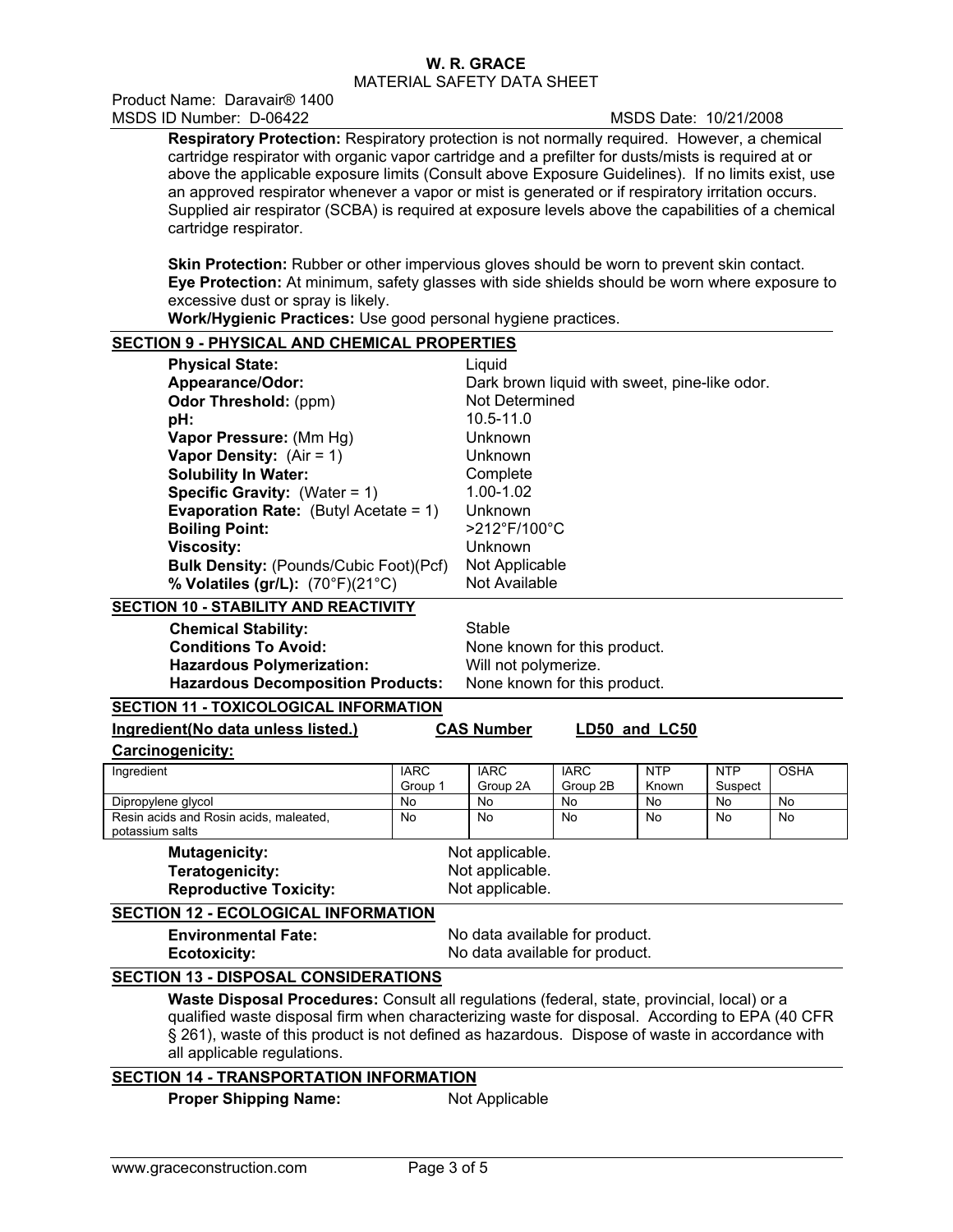Product Name: Daravair® 1400 MSDS ID Number: D-06422 MSDS Date: 10/21/2008

**UN/NA Number:** Not Applicable<br> **Domestic Hazard Class:** Nonhazardous **Domestic Hazard Class: Nonhazardous**<br> **Surface Freight Classification:** Concrete additive **Surface Freight Classification:** Concrete additi<br> **Label/Placard Required:** Not Applicable **Label/Placard Required:**